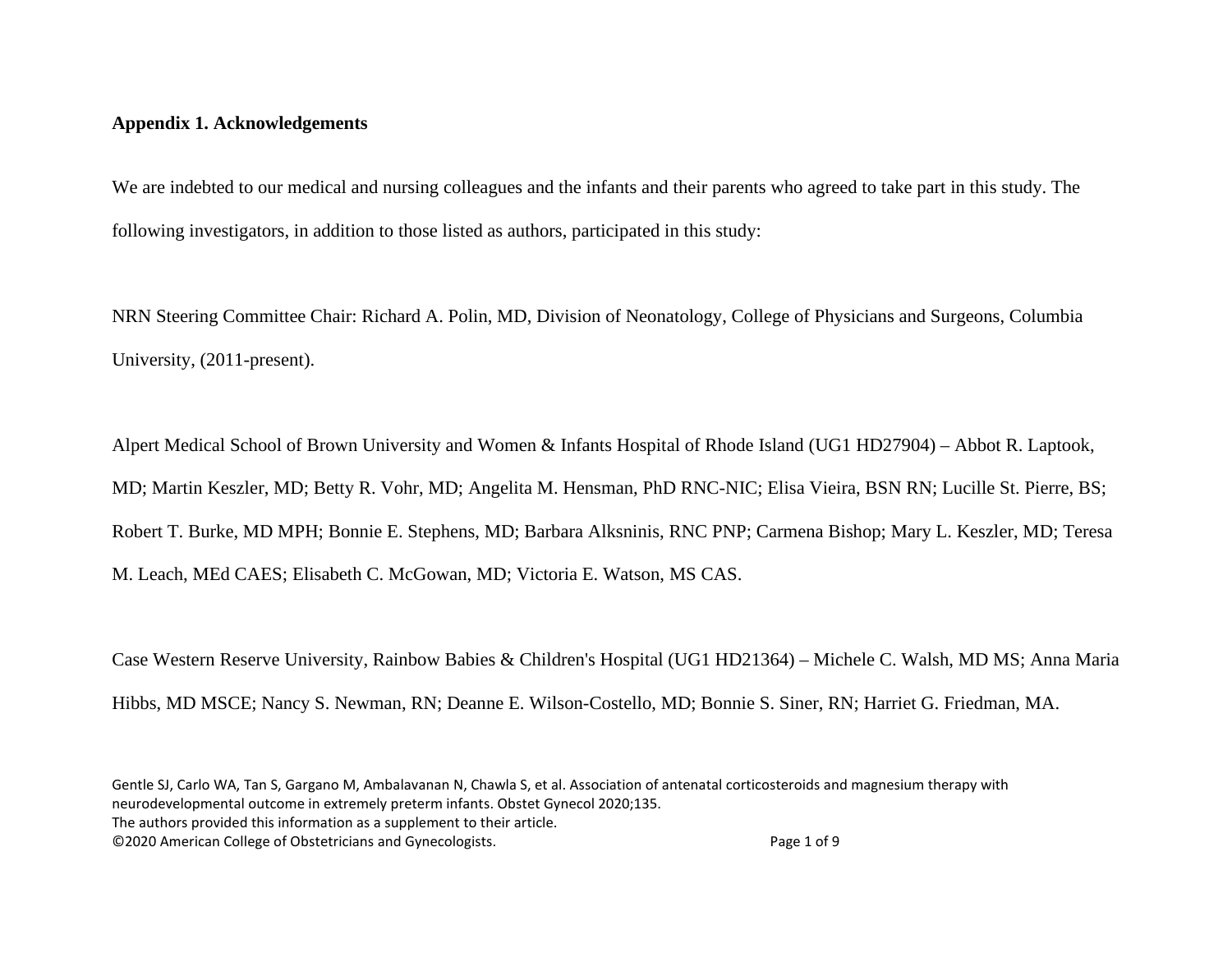Children's Mercy Hospital (UG1 HD68284) – William E. Truog, MD; Eugenia K. Pallotto, MD MSCE; Howard W. Kilbride MD; Cheri Gauldin, RN BS CCRC; Anne Holmes RN MSN MBA-HCM CCRC; Kathy Johnson RN, CCRC; Allison Knutson, BSN RNC-NIC; Prabhu S. Parimi, MD; Lisa Gaetano, RN MSN.

Cincinnati Children's Hospital Medical Center, University Hospital, and Good Samaritan Hospital (UG1 HD27853, UL1 TR77) – Brenda B. Poindexter, MD MS; Stephanie Merhar, MD MS; Kurt Schibler, MD; Kimberly Yolton, PhD; Teresa L. Gratton, PA; Cathy Grisby, BSN CCRC; Kristin Kirker, CRC; Sandra Wuertz, RN BSN CLC.

Duke University School of Medicine, University Hospital, University of North Carolina, Duke Regional Hospital, and WakeMed Health & Hospitals (UG1 HD40492, UL1 TR1117) – C. Michael Cotten, MD MHS; Ronald N. Goldberg, MD; Ricki F. Goldstein, MD; William F. Malcolm, MD; Patricia L. Ashley, MD; Joanne Finkle, RN JD; Kimberley A. Fisher, PhD FNP-BC IBCLC; Sandra Grimes, RN BSN; Kathryn E. Gustafson, PhD; Matthew M. Laughon, MD MPH; Carl L. Bose, MD; Janice Bernhardt, MS RN; Gennie Bose, RN; Janice Wereszczak, CPNP-AC/PC; Diane Warner, MD MPH; Stephen D. Kicklighter, MD; Ginger Rhodes-Ryan, ARNP MSN, NNP-BC.

Gentle SJ, Carlo WA, Tan S, Gargano M, Ambalavanan N, Chawla S, et al. Association of antenatal corticosteroids and magnesium therapy with neurodevelopmental outcome in extremely preterm infants. Obstet Gynecol 2020;135. The authors provided this information as a supplement to their article. ©2020 American College of Obstetricians and Gynecologists. Page 2 of 9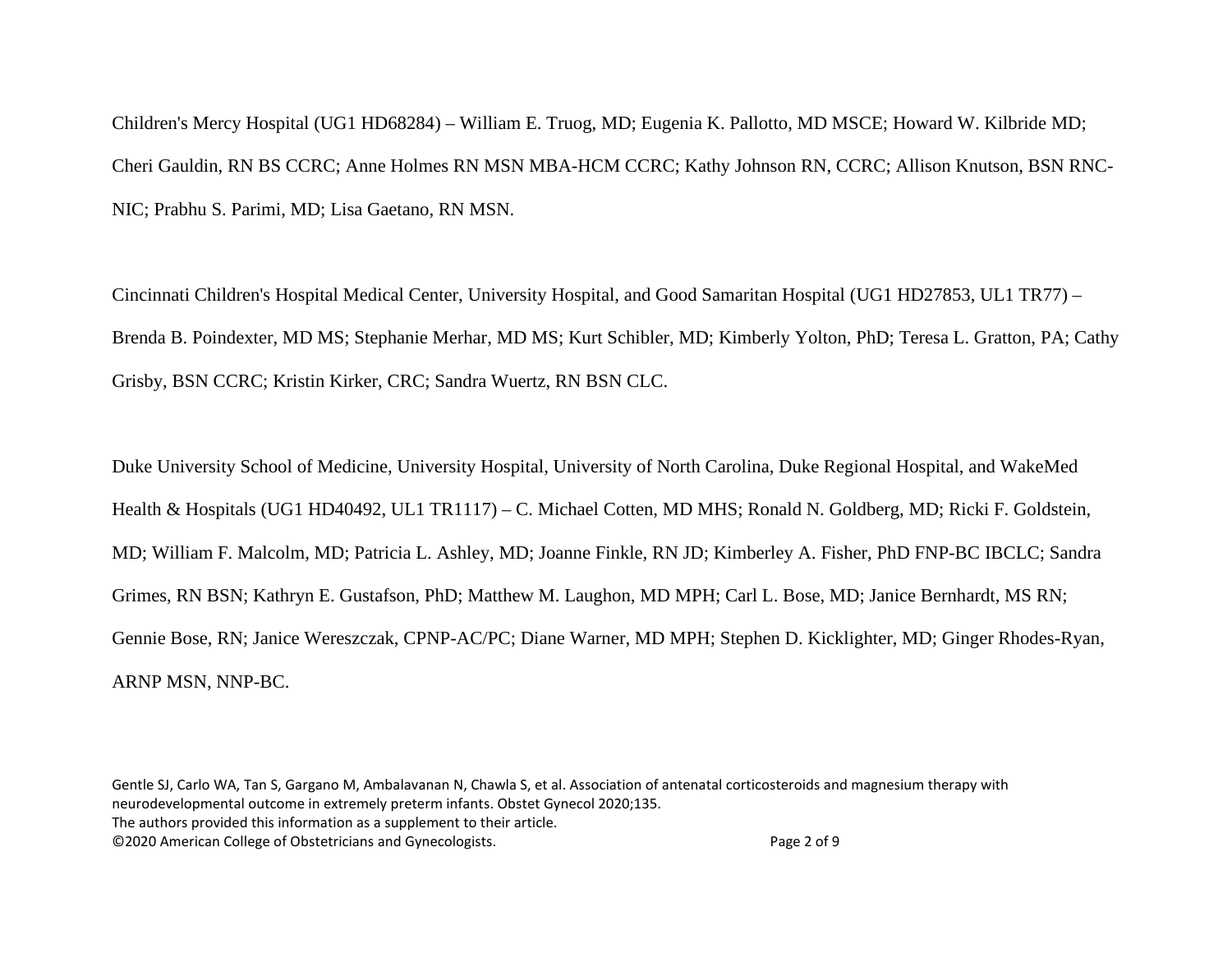Emory University, Children's Healthcare of Atlanta, Grady Memorial Hospital, and Emory University Hospital Midtown (UG1 HD27851, UL1 TR454) – David P. Carlton, MD; Barbara J. Stoll, MD; Ira Adams-Chapman, MD; Ellen C. Hale, RN BS CCRC; Yvonne Loggins, RN; Diane Bottcher, RN; Sheena L. Carter, PhD; Salathiel Kendrick-Allwood, MD; Maureen LaRossa, RN; Colleen Mackie, RRT; Gloria Smikle, PNP; Lynn Wineski, NNP.

*Eunice Kennedy Shriver* National Institute of Child Health and Human Development – Stephanie Wilson Archer, MA.

Indiana University, University Hospital, Methodist Hospital, Riley Hospital for Children, and Wishard Health Services (UG1 HD27856, UL1 TR6) – Gregory M. Sokol, MD; Heidi Harmon, MD MS; Dianne E. Herron, RN CCRC; Abbey C. Hines, PsyD; Carolyn Lytle, MD MPH; Lu Ann Papile, MD; Lucy Smiley, CCRC; Leslie Dawn Wilson, BSN CCRC.

McGovern Medical School at The University of Texas Health Science Center at Houston, Children's Memorial Hermann Hospital, and Memorial Hermann Southwest Hospital (U10 HD21373, UG1 HD87229) – Kathleen A. Kennedy, MD MPH; Jon E. Tyson, MD MPH; Roy J. Heyne, MD; Julie Arldt-McAlister, RN BSN; Katrina Burson, RN BSN; Allison G. Dempsey, PhD; Andrea Freeman Duncan, MD; Patricia W. Evans, MD; Carmen Garcia, RN CCRP; Margarita Jiminez, MD MPH; Janice John, CPNP; Patrick M.

©2020 American College of Obstetricians and Gynecologists. Page 3 of 9

Gentle SJ, Carlo WA, Tan S, Gargano M, Ambalavanan N, Chawla S, et al. Association of antenatal corticosteroids and magnesium therapy with neurodevelopmental outcome in extremely preterm infants. Obstet Gynecol 2020;135. The authors provided this information as a supplement to their article.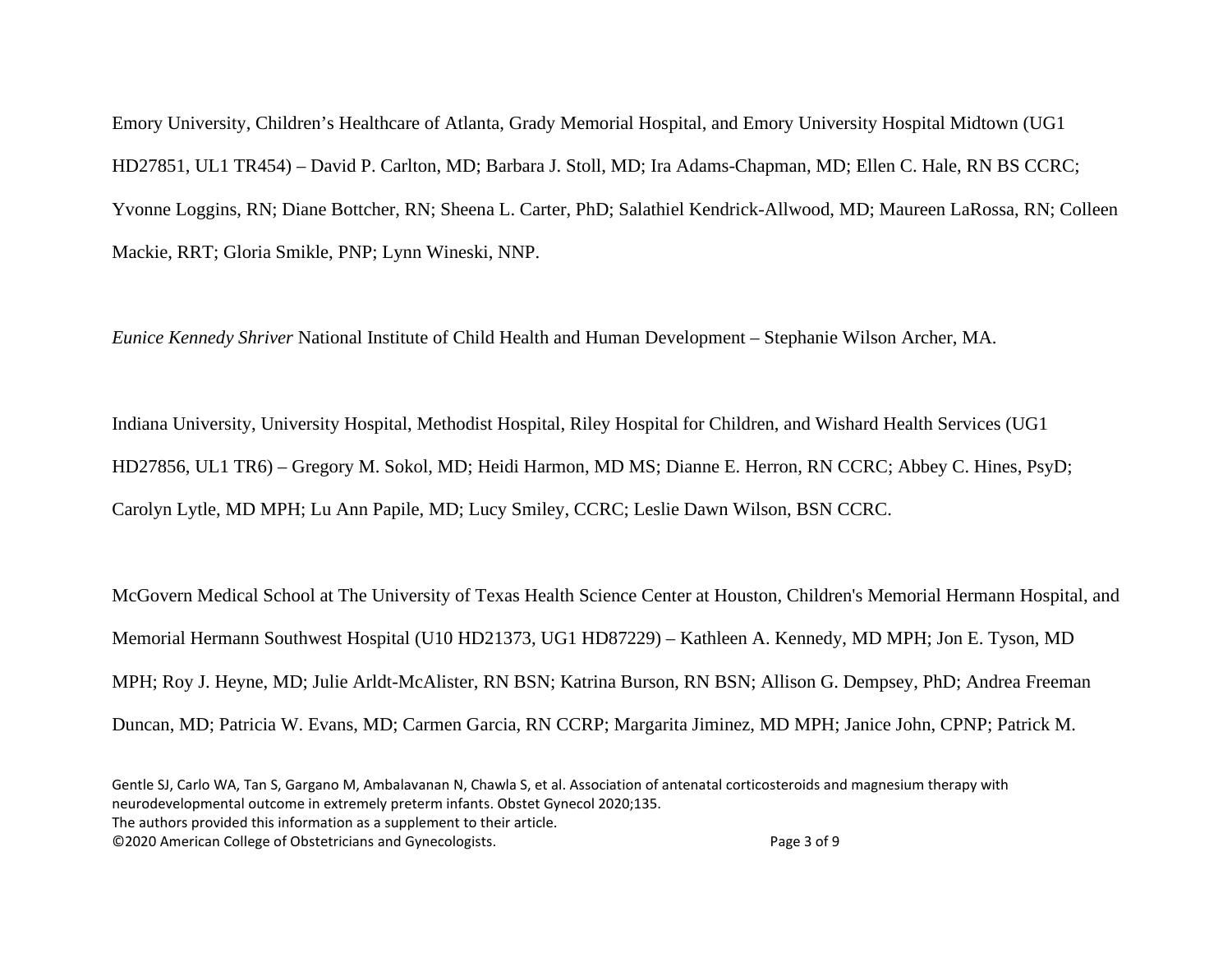Jones, MD MA; M. Layne Lillie, RN BSN; Karen Martin, RN; Sara C. Martin, RN BSN; Georgia E. McDavid, RN; Shawna Rodgers, RN BSN; Saba Khan Siddiki, MD; Daniel Sperry, RN; Patti L. Pierce Tate, RCP; Sharon L. Wright, MT (ASCP).

Nationwide Children's Hospital and the Ohio State University Medical Center (UG1 HD68278) – Pablo J. Sánchez, MD; Leif D. Nelin, MD; Sudarshan R. Jadcherla, MD; Patricia Luzader, RN; Christine A. Fortney, PhD RN; Gail E. Besner; Nehal A. Parikh, MD.

RTI International (UG1 HD36790) – Abhik Das, PhD; Dennis Wallace, PhD; Marie G. Gantz, PhD; Jeanette O'Donnell Auman, BS; Margaret Crawford, BS; Jamie E. Newman, PhD MPH; Carolyn M. Petrie Huitema, MS; Kristin M. Zaterka-Baxter, RN BSN.

Stanford University, El Camino Hospital, and Lucile Packard Children's Hospital (UG1 HD27880, UL1 TR93) – Krisa P. Van Meurs, MD; David K. Stevenson, MD; Marian M. Adams, MD; M. Bethany Ball, BS CCRC; Barbara Bentley, PsychD MSEd; Maria Elena DeAnda, PhD; Anne M. DeBattista, RN PNP PhD; Beth Earhart, PhD; Lynne C. Huffman, MD; Casey E. Krueger, PhD; Ryan E. Lucash, PhD; Melinda S. Proud, RCP; Heather Taylor, PhD; Hali E. Weiss, MD.

Gentle SJ, Carlo WA, Tan S, Gargano M, Ambalavanan N, Chawla S, et al. Association of antenatal corticosteroids and magnesium therapy with neurodevelopmental outcome in extremely preterm infants. Obstet Gynecol 2020;135. The authors provided this information as a supplement to their article. ©2020 American College of Obstetricians and Gynecologists. Page 4 of 9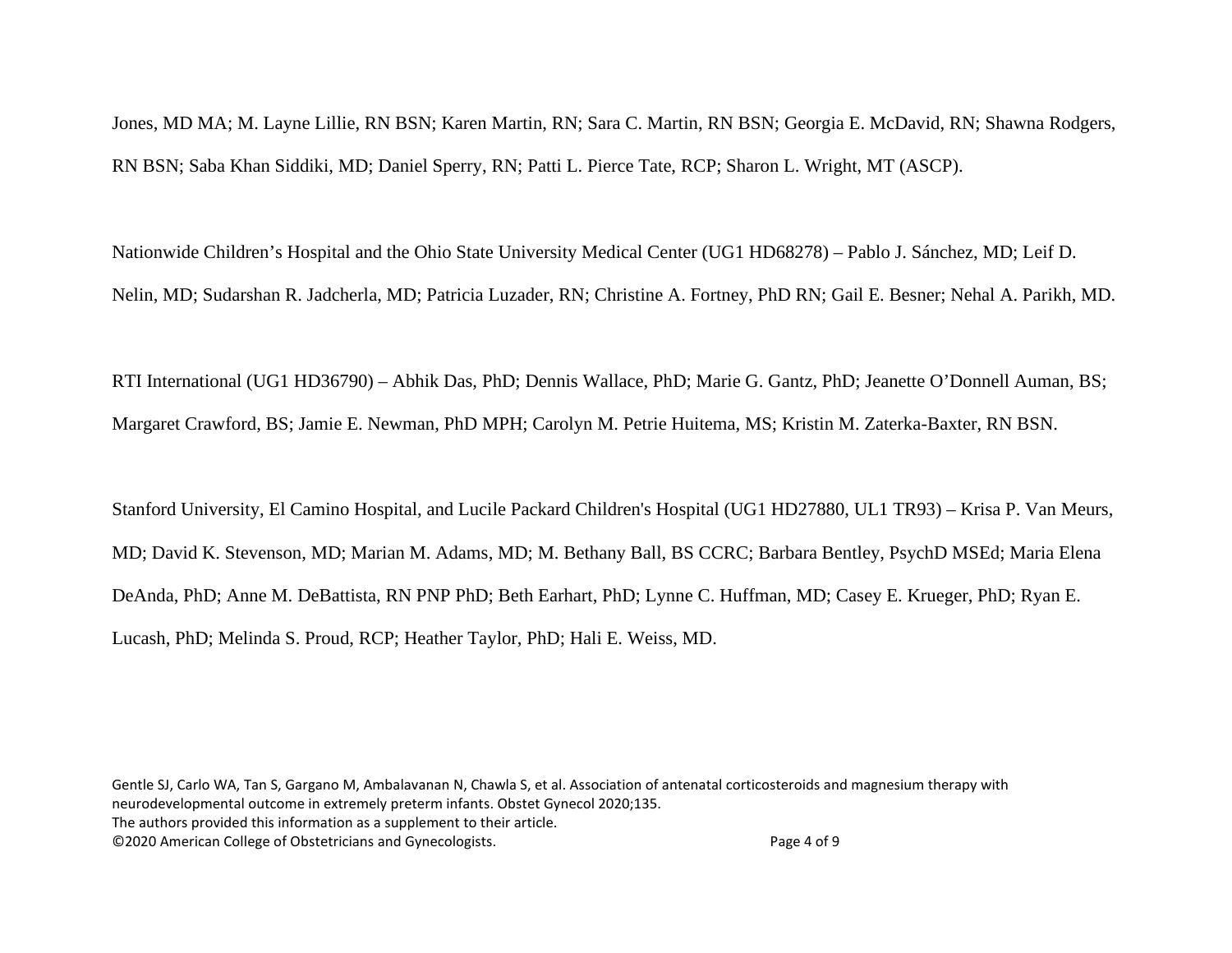University of Alabama at Birmingham Health System and Children's Hospital of Alabama (UG1 HD34216) – Myriam Peralta-Carcelen, MD MPH; Kathleen G. Nelson, MD; Kirstin J. Bailey, PhD; Fred J. Biasini, PhD; Stephanie A. Chopko, PhD; Monica V. Collins, RN BSN MaEd; Shirley S. Cosby, RN BSN; Mary Beth Moses, PT MS PCS; Tara E. McNair, RN BSN; Vivien A. Phillips, RN BSN; Tara E. McNair, RN BSN; Julie Preskitt, MSOT MPH; Richard V. Rector, PhD; Sally Whitley, MA OTR-L FAOTA; Kristy A. Domnanovich, PhD; Sheree York Chapman, PT DPT PCS.

University of California - Los Angeles, Mattel Children's Hospital, Santa Monica Hospital, Los Robles Hospital and Medical Center, and Olive View Medical Center (UG1 HD68270) – Uday Devaskar, MD; Meena Garg, MD; Isabell B. Purdy, PhD CPNP; Teresa Chanlaw, MPH; Rachel Geller, RN BSN.

University of Iowa and Mercy Medical Center (UG1 HD53109, UL1 TR442) – Dan L. Ellsbury, MD; Tarah T. Colaizy, MD MPH; Jane E. Brumbaugh, MD; Karen Jo Johnson, RN BSN; Jacky R. Walker, RN; Diane L. Eastman, RN CPNP MA; Donia B. Campbell, RNC-NIC; Tracy L. Tud, RN.

Gentle SJ, Carlo WA, Tan S, Gargano M, Ambalavanan N, Chawla S, et al. Association of antenatal corticosteroids and magnesium therapy with neurodevelopmental outcome in extremely preterm infants. Obstet Gynecol 2020;135. The authors provided this information as a supplement to their article. ©2020 American College of Obstetricians and Gynecologists. Page 5 of 9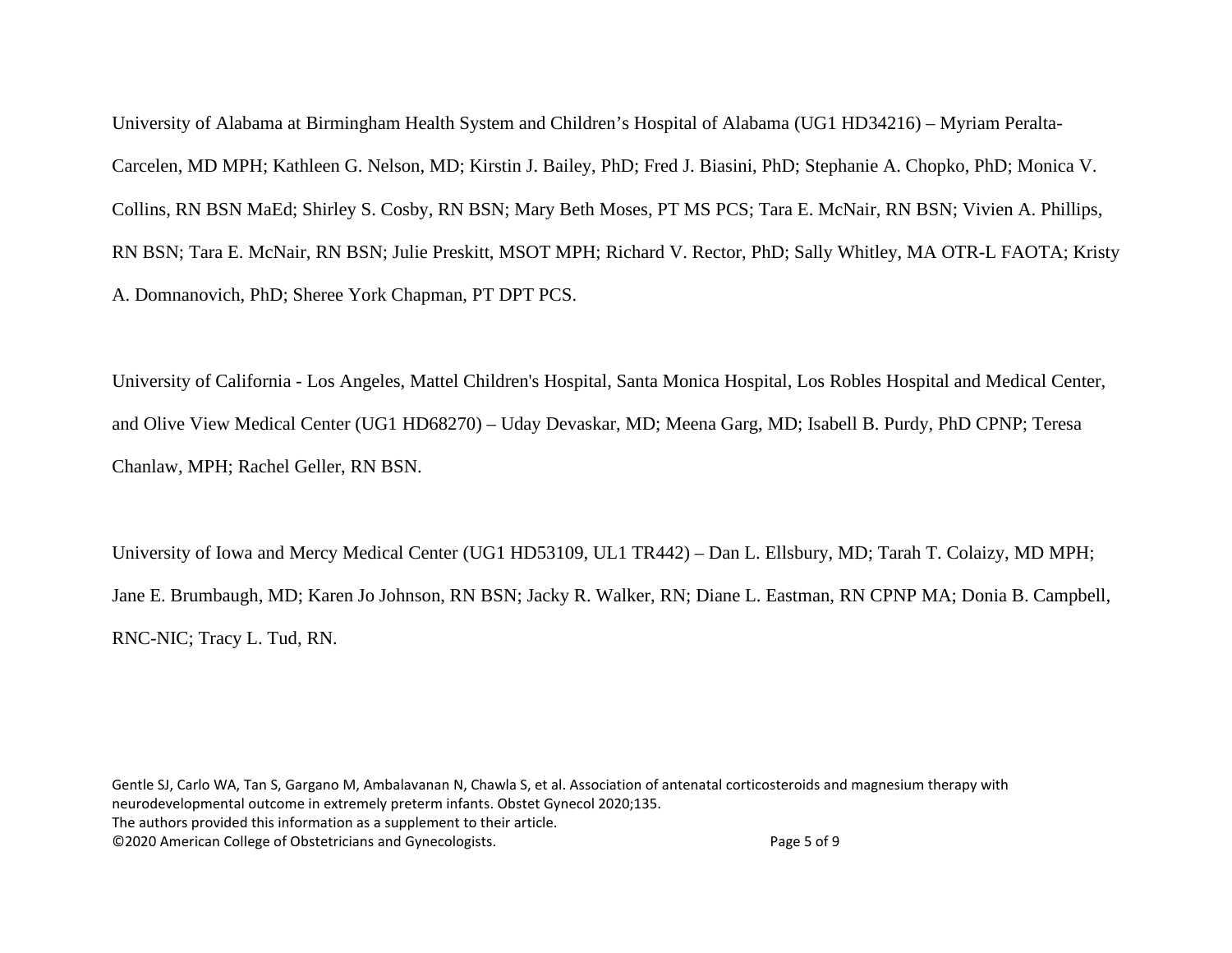University of New Mexico Health Sciences Center (UG1 HD53089, UL1 TR41) – Kristi L. Watterberg, MD; Robin K. Ohls, MD; Conra Backstrom Lacy, RN; Janell Fuller, MD; Carol Hartenberger, BSN MPH; Sandra Sundquist Beauman, MSN RNC; Mary Hanson, RN BSN; Jean R. Lowe, PhD; Julie Rohr, MSN RNC CNS.

University of Pennsylvania, Hospital of the University of Pennsylvania, Pennsylvania Hospital, and Children's Hospital of Philadelphia (UG1 HD68244) – Eric C. Eichenwald, MD; Sara B. DeMauro, MD MSCE; Barbara Schmidt, MD MSc; Haresh Kirpalani, MB MSc; Aasma S. Chaudhary, BS RRT; Soraya Abbasi, MD; Toni Mancini, RN BSN CCRC; Dara M. Cucinotta, RN; Judy C. Bernbaum, MD; Kevin Dysart, MD; Marsha Gerdes, PhD; Hallam Hurt, MD; Erik A. Jensen, MD MSCE; Jonathan Snyder, RN BSN.

University of Rochester Medical Center, Golisano Children's Hospital, and the University of Buffalo Women's and Children's Hospital of Buffalo (UG1 HD68263, UL1 TR42) – Carl T. D'Angio, MD; Ronnie Guillet, MD PhD; Gary J. Myers, MD; Satyan Lakshminrusimha, MD; Anne Marie Reynolds, MD; Holly I.M. Wadkins; Michael G. Sacilowski, BS; Rosemary L. Jensen; Joan Merzbach, LMSW; William Zorn, PhD; Osman Farooq, MD; Dee Maffett, RN; Ashley Williams, MSEd; Julianne Hunn, BS; Stephanie Guilford, BS; Kelley Yost, PhD; Mary Rowan, RN; Diane Prinzing; Karen Wynn, RN; Melissa Bowman, RN NP; Linda J.

The authors provided this information as a supplement to their article.

©2020 American College of Obstetricians and Gynecologists. Page 6 of 9

Gentle SJ, Carlo WA, Tan S, Gargano M, Ambalavanan N, Chawla S, et al. Association of antenatal corticosteroids and magnesium therapy with neurodevelopmental outcome in extremely preterm infants. Obstet Gynecol 2020;135.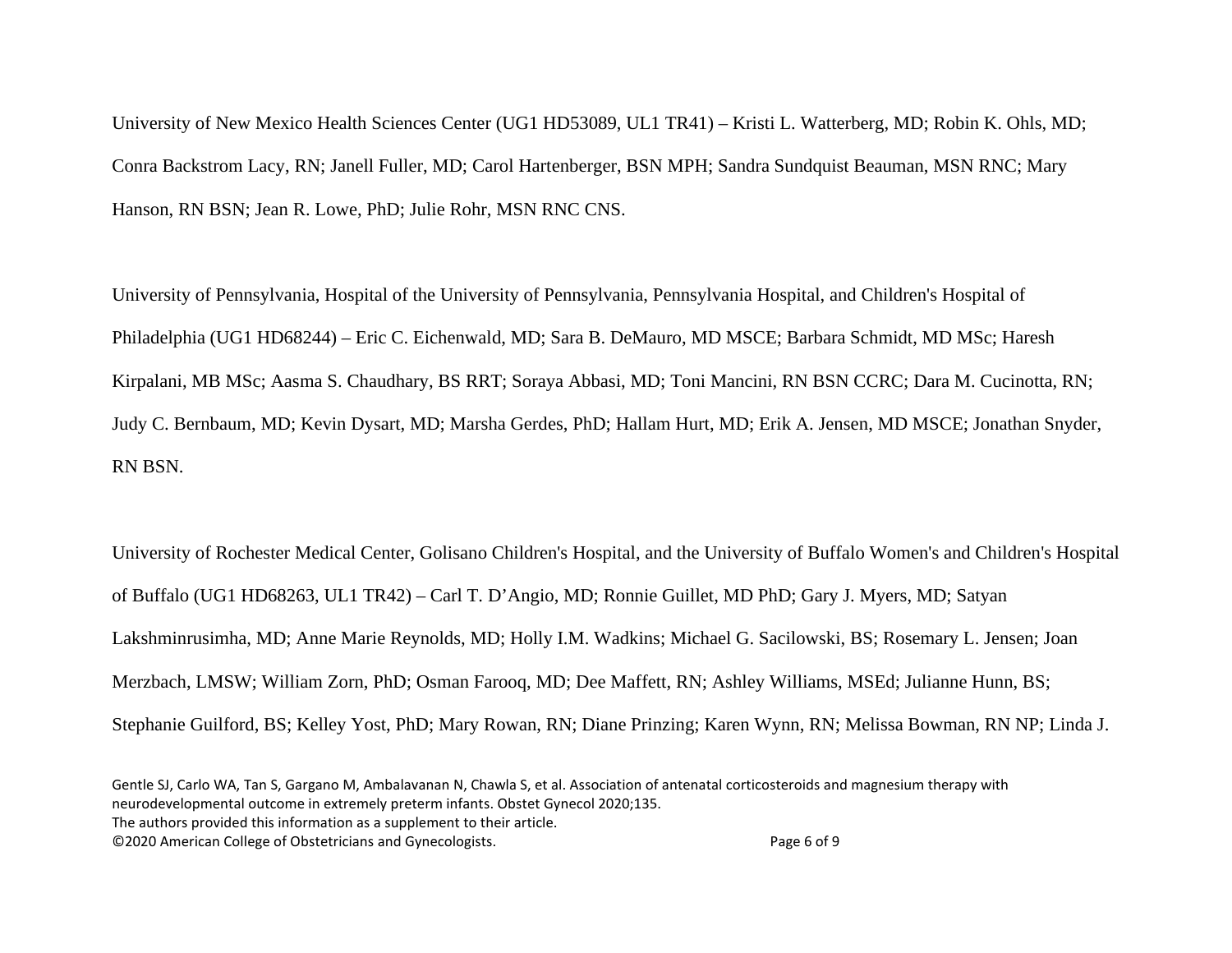Reubens, RN CCRC; Ann Marie Scorsone, MS CCRC; Michelle Andrews-Hartley, MD; Caitlin Fallone, MA; Kyle Binion, BS; Constance Orme; Premini Sabaratnam, MPH.

University of Texas Southwestern Medical Center, Parkland Health & Hospital System, and Children's Medical Center Dallas (UG1 HD40689) – Myra H. Wyckoff, MD; Pablo J. Sánchez, MD; Luc P. Brion, MD; Diana M. Vasil, RNC-NIC; Sally S. Adams, MS RN CPNP; Lijun Chen, RN, PhD; Lara Pavageau, MD; Alicia Guzman; Elizabeth Heyne, PsyD PA-C; Linda A. Madden, BSN RN CPNP; Lizette E. Torres, RN; Cathy Twell Boatman, MS CIMI.

University of Utah (UG1 HD87226, UL1 TR105) – Bradley A. Yoder, MD.

Wayne State University, Hutzel Women's Hospital, and Children's Hospital of Michigan (UG1 HD21385) – Seetha Shankaran, MD; Athina Pappas, MD; Beena G. Sood, MD MS; Girija Natarajan, MD; Melissa February, MD; Prashant Agarwal, MD; Sanjay Chawla, MD; Monika Bajaj, MD; Rebecca Bara, RN BSN; Kirsten Childs, RN BSN; Eunice Woldt, RN MSN; Laura Goldston, MA, Stephanie A. Wiggins, MS; Mary K. Christensen, BA RRT; Martha Carlson, MD; John Barks, MD.

Gentle SJ, Carlo WA, Tan S, Gargano M, Ambalavanan N, Chawla S, et al. Association of antenatal corticosteroids and magnesium therapy with neurodevelopmental outcome in extremely preterm infants. Obstet Gynecol 2020;135. The authors provided this information as a supplement to their article.

©2020 American College of Obstetricians and Gynecologists. Page 7 of 9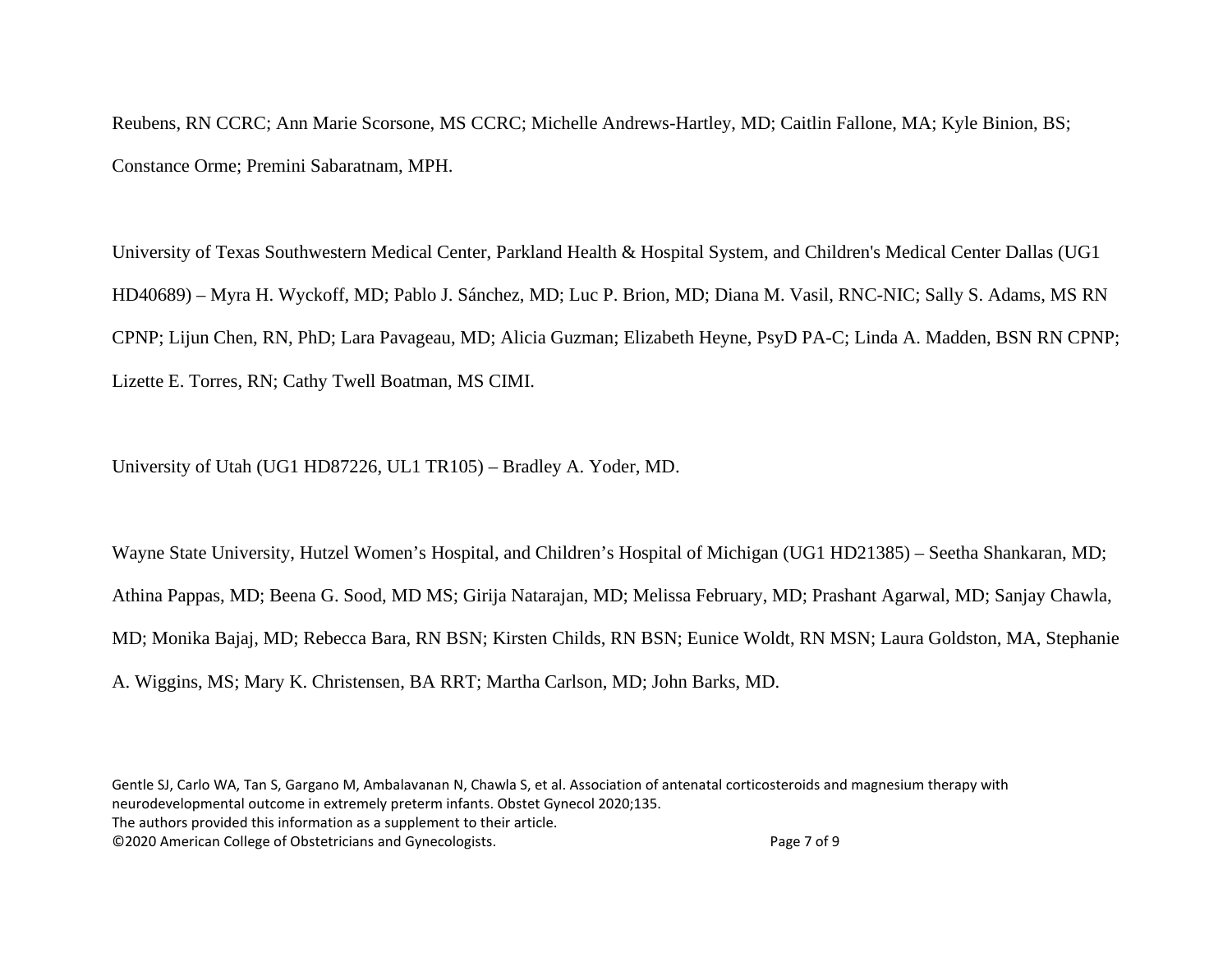**Appendix 2. Exposure Groups by Gestational Age**

|                                | <b>Exposure</b>                                                   |                                                 |                                  |                                                            |  |  |
|--------------------------------|-------------------------------------------------------------------|-------------------------------------------------|----------------------------------|------------------------------------------------------------|--|--|
|                                | <b>Antenatal</b><br>Corticosteroids +<br><b>Magnesium Sulfate</b> | <b>Antenatal</b><br><b>Corticosteroids Only</b> | <b>Magnesium Sulfate</b><br>Only | <b>No Antenatal Corticosteroid</b><br>or Magnesium Sulfate |  |  |
|                                | $n\left(\frac{0}{0}\right)$                                       | $n\left(\frac{0}{0}\right)$                     | n(%)                             | $\mathbf{n}(\%)$                                           |  |  |
| <b>Gestational Age (weeks)</b> |                                                                   |                                                 |                                  |                                                            |  |  |
| 22                             | 27(36.5)                                                          | 20(27.0)                                        | 5(6.8)                           | 22(29.7)                                                   |  |  |
| 23                             | 274(68.3)                                                         | 66(16.5)                                        | 13(3.2)                          | 48(12.0)                                                   |  |  |
| 24                             | 559 (74.2)                                                        | 134 (17.8)                                      | 17(2.3)                          | 43(5.7)                                                    |  |  |
| 25                             | 661 (73.0)                                                        | 142(15.7)                                       | 27(3.0)                          | 76 (8.4)                                                   |  |  |
| 26                             | 722 (75.3)                                                        | 147(15.3)                                       | 27(2.8)                          | 63(6.6)                                                    |  |  |

Gentle SJ, Carlo WA, Tan S, Gargano M, Ambalavanan N, Chawla S, et al. Association of antenatal corticosteroids and magnesium therapy with neurodevelopmental outcome in extremely preterm infants. Obstet Gynecol 2020;135.

The authors provided this information as a supplement to their article.

©2020 American College of Obstetricians and Gynecologists. Page 8 of 9